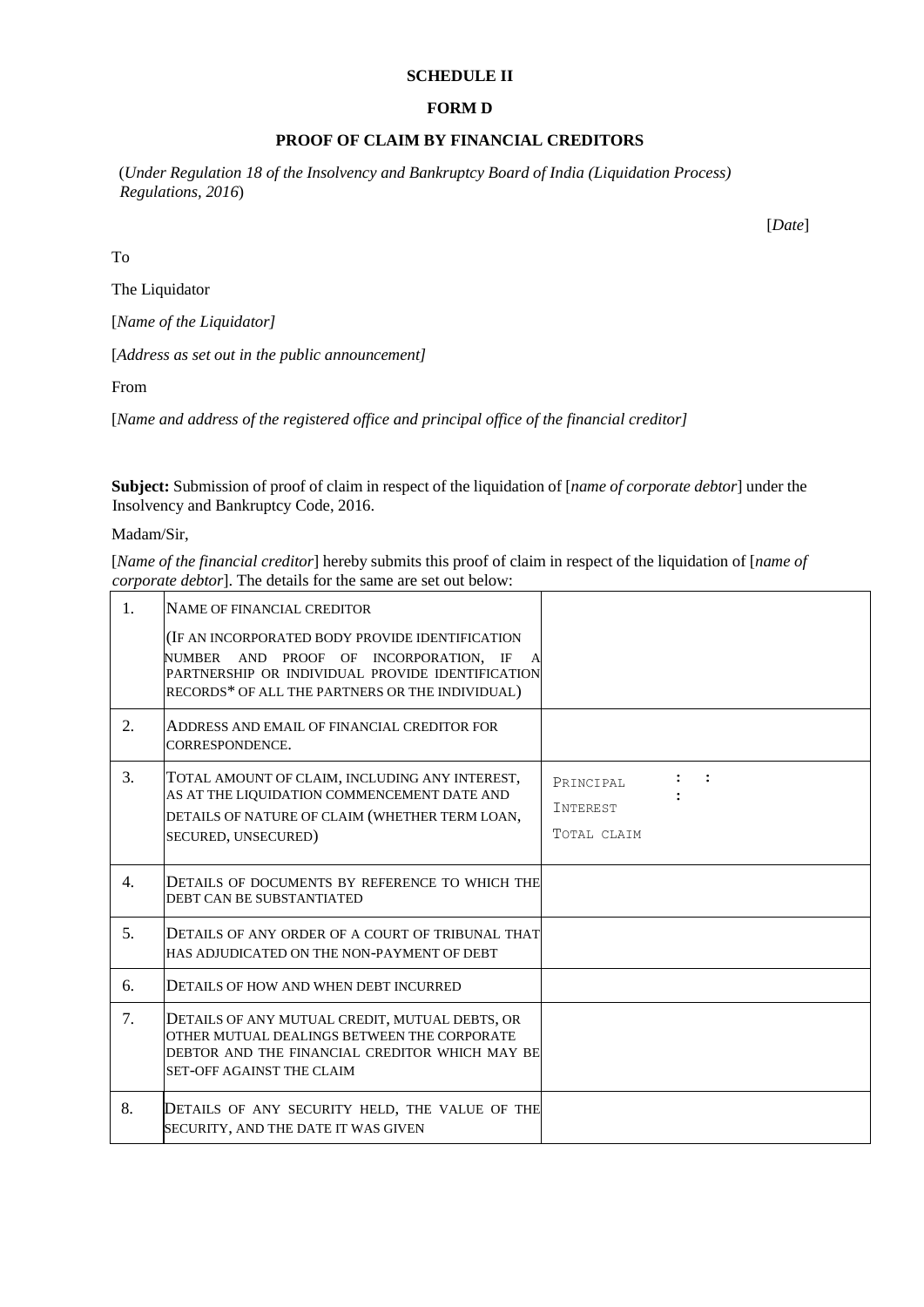| 9.  | DETAILS OF ANY ASSIGNMENT OR TRANSFER OF DEBT IN<br>HIS FAVOUR                                                              |                      |
|-----|-----------------------------------------------------------------------------------------------------------------------------|----------------------|
| 10. | DETAILS OF THE BANK ACCOUNT TO WHICH THE<br>FINANCIAL CREDITOR'S SHARE OF THE PROCEEDS OF<br>LIQUIDATION CAN BE TRANSFERRED |                      |
|     | 11. LIST OUT AND ATTACH THE DOCUMENTS RELIED ON IN<br>SUPPORT OF THE CLAIM.                                                 | (i)<br>(ii)<br>(iii) |

Signature of financial creditor or person authorised to act on his behalf (please enclose the authority if this is being submitted on behalf a financial creditor)

Name in BLOCK LETTERS

Position with or in relation to creditor

Address of person signing

**\***PAN, Passport, AADHAAR Card or the identity card issued by the Election Commission of India.

## **AFFIDAVIT**

I, [*name of deponent*], currently residing at [*address of deponent*], do solemnly affirm and state as follows:

- 1. The above named corporate debtor was, at the liquidation commencement date, that is, the day of \_\_\_\_\_\_\_\_\_ 20\_\_\_\_ and still is, justly and truly indebted to me [or to me and [*insert name of co-partners*], my co-partners in trade, or, as the case may be] in the sum of Rs. \_\_\_\_\_\_\_\_\_\_ for …….[*please state consideration*].
- 2. In respect of my claim of the said sum or any part thereof, I have relied on the documents specified below:

[*Please list the documents relied on as evidence of debt and of non-payment*.]

- 3. The said documents are true, valid and genuine to the best of my knowledge, information and belief.
- 4. In respect of the said sum or any part thereof, I have not, nor have my partners or any of them, nor has any person, by my/our order, to my/our knowledge or belief, for my/ our use, had or received any manner of satisfaction or security whatsoever, save and except the following:

[*Please state details of any mutual credit, mutual debts, or other mutual dealings between the corporate debtor and the financial creditor which may be set-off against the claim*.]

Solemnly, affirmed at \_\_\_\_\_\_\_\_\_\_\_\_\_\_\_\_\_\_\_\_\_ on \_\_\_\_\_\_\_\_\_\_\_\_\_\_\_\_\_ day, the \_\_\_\_\_\_\_\_\_\_day of 20

Before me,

Notary / Oath Commissioner.

Deponent's signature.